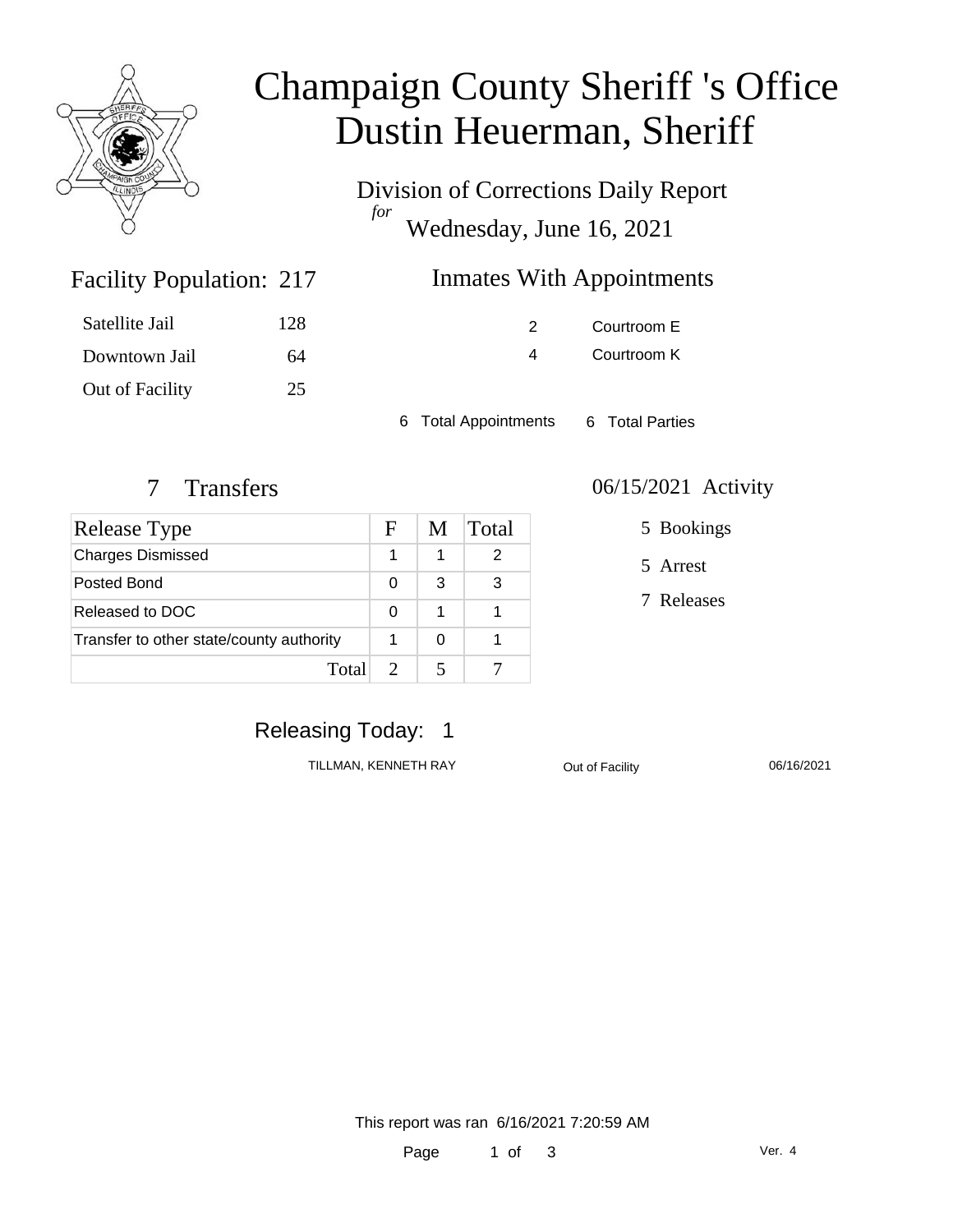

# Champaign County Sheriff 's Office Dustin Heuerman, Sheriff

Division of Corrections Daily Report *for* Wednesday, June 16, 2021

#### Custody Status Count

- Electronic Home Dentention 24
	- Felony Arraignment 3
	- Felony Pre-Sentence 7
		- Felony Pre-Trial 128
	- Felony Sentenced CCSO 3
	- Felony Sentenced IDOC 30
	- Felony Sentenced Other 1
		- Hold Other 1
	- Hold Sentenced CCCC 1
	- Misdemeanor Arraignment 1
		- Misdemeanor Pre-Trial 7
			- Petition to Revoke 2
			- Remanded to DHS 7
		- Traffic Sentenced CCSO 2
			- Total 217

This report was ran 6/16/2021 7:20:59 AM